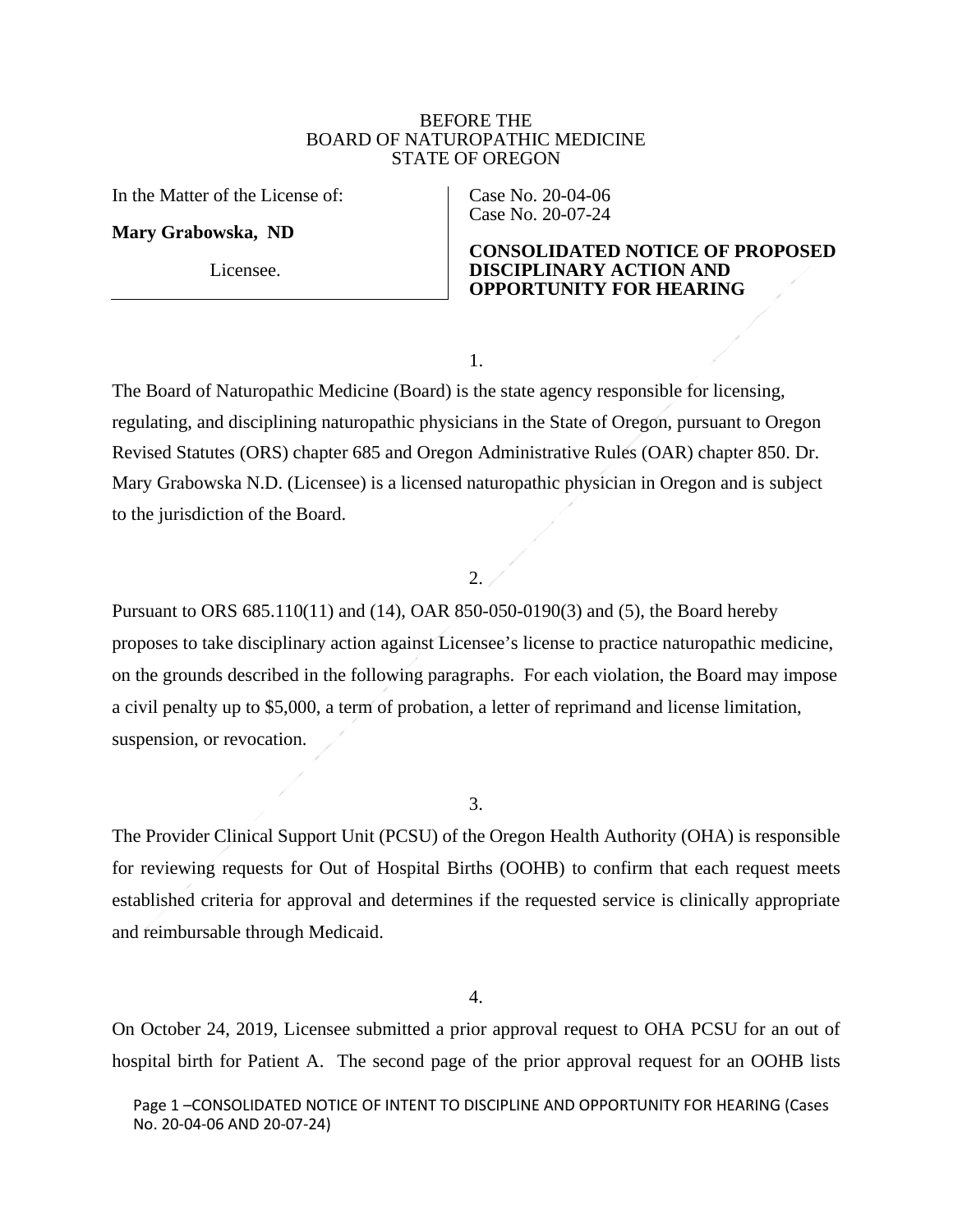specific information to include in the prior authorization packet. The nineth entry on the list requests a "complete maternal OB history." Licensee listed her chart note from July 17, 2019, to represent Patient A's complete maternal OB history. The July 17, 2019, chart note does not mention a previous C-section. Item ten requests a "complete medical/surgical history."

The supporting documentation for the prior authorization request Licensee provided to OHA indicated no remarkable risk factors or disqualifiers from Medicaid approval for OOHB services. A prior cesarean delivery is a disqualifier from Medicaid approval for OOHB services. Licensee did not disclose information pertaining to Patient A's previous cesarean delivery to OHA in the prior authorization packet, nor was cesarean scarring noted in any other assessment findings. OHA PCSU approved the authorization prior to the labor and delivery of Patient A's child. Patient A had disclosed to Licensee in her new patient paperwork that she had a previous c-section. Licensee wrote "prior c-section" in Patient A's Sept. 11, 2019, assessment section of her chart notes but did not provide this chart note of OHA PCSU. Subsequently, complications arose during Patient A's labor on January 21, 2020, and care was transferred to Legacy Emanuel emergency services. Hospital reports indicated that Patient A had a history of a previous cesarean delivery.

#### 5.

Licensee's failure to truthfully respond with the information requested in the OHA prior approval OOHB form, and withholding information known to disqualify a patent from an Out of Hospital Birth to secure payment from Medicaid for an out of hospital birth, are violations of ORS  $685.110(11)$  and OAR  $850-050-0190(5)$  in that Licensee received a fee (the Medicaid reimbursement) through a misrepresentation. Licensee's failure to truthfully respond with the information requested in the OHA prior approval OOHB form, and withholding information known to disqualify a patent from an Out of Hospital Birth to secure payment from Medicaid for an out of hospital birth, are violations of ORS 685.110(14) and OAR 850-050-0190(3) as the conduct was contrary to a the American Association of Naturopathic Physicians Code of Ethics, which requires that a naturopathic physician conduct themselves honestly and not engage in false or deceptive conduct.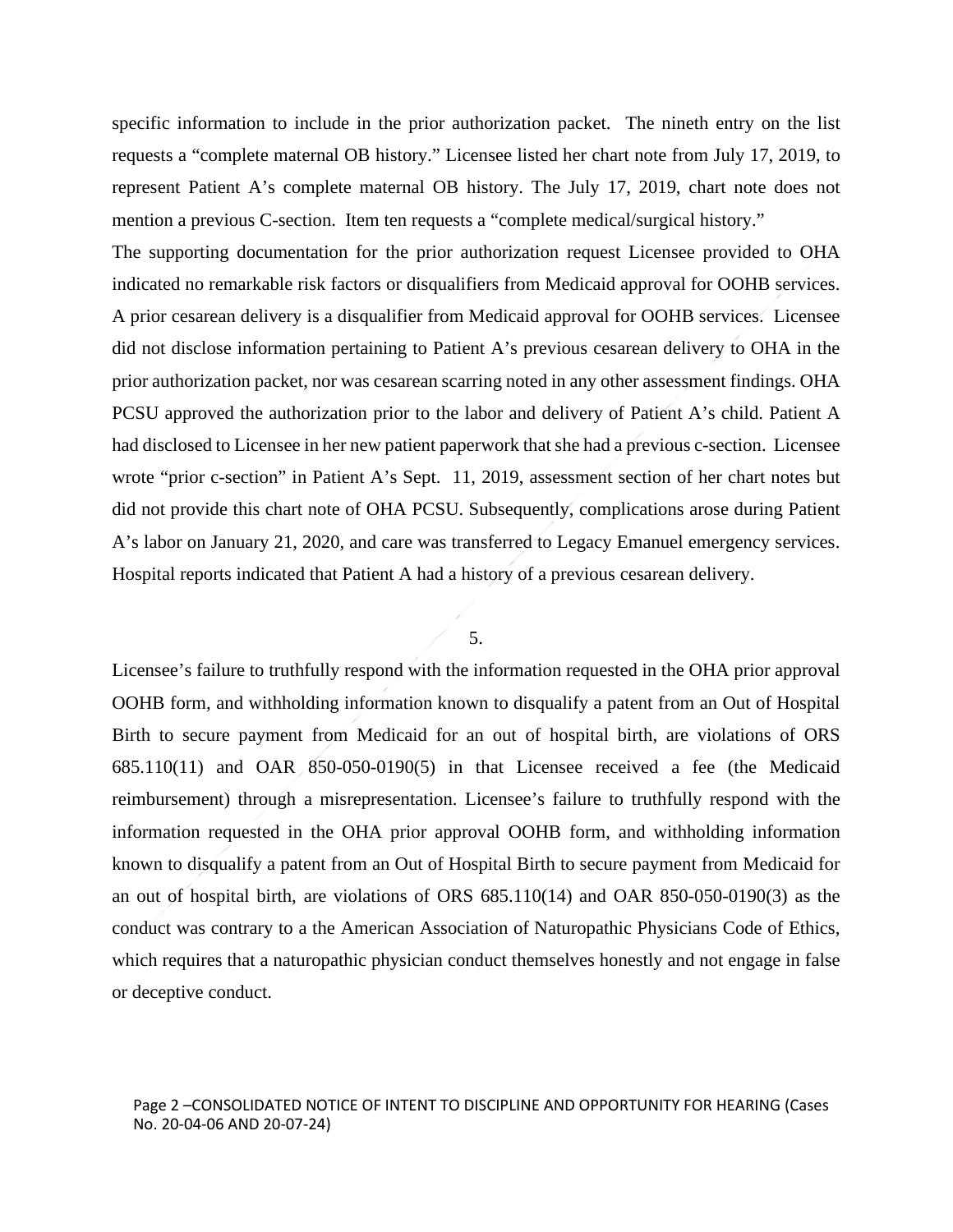Licensee submitted a CPR card to staff at Birthingway College that represented she completed a CPR training provided by Jennifer Walton with Just In Time Training, and the card was valid from 09/27/17 to 09/29/19. When Birthingway staff told Licensee they would be verifying her attendance of the course with the AHA, Licensee informed staff she did not take the training, and forged the CPR card.

#### 7.

On November 13, 2019, Licensee was terminated from her position as student preceptor for the following violations of the college's preceptor agreement: 1) meet preceptor requirements for supervision and documentation, and 2) provide and model professional behavior and boundaries.

### 8.

Licensee acknowledged that she started her preceptorship with Student A without completing the college's preceptorship requirement for CPR. After several months serving as a preceptor for Student A, the college informed Licensee she needed to submit her CPR before Student A could get credit for the preceptorship and graduate. Licensee admitted she found an expired CPR card and altered the dates to show it was valid for the period she was a preceptor for Student A. Licensee admitted she sent Birthingway the fraudulent CPR card to deceive them so Student A could graduate.

#### 9.

Student A was not aware that licensee forged the CPR card until Birthingway College staff informed them. Student A did not get credit for the time spent with Licensee and had to redo the preceptorship with a different preceptor to graduate.

#### 10.

Licensee knowingly applied for a preceptorship without meeting the specific requirements, falsified an expired CPR card by affirming that she had completed the required training and altered and falsified the valid dates to deceive staff at Birthingway College that she completed their training requirements. Based on the grounds described above and in the previous recitations,

Page 3 –CONSOLIDATED NOTICE OF INTENT TO DISCIPLINE AND OPPORTUNITY FOR HEARING (Cases No. 20-04-06 AND 20-07-24)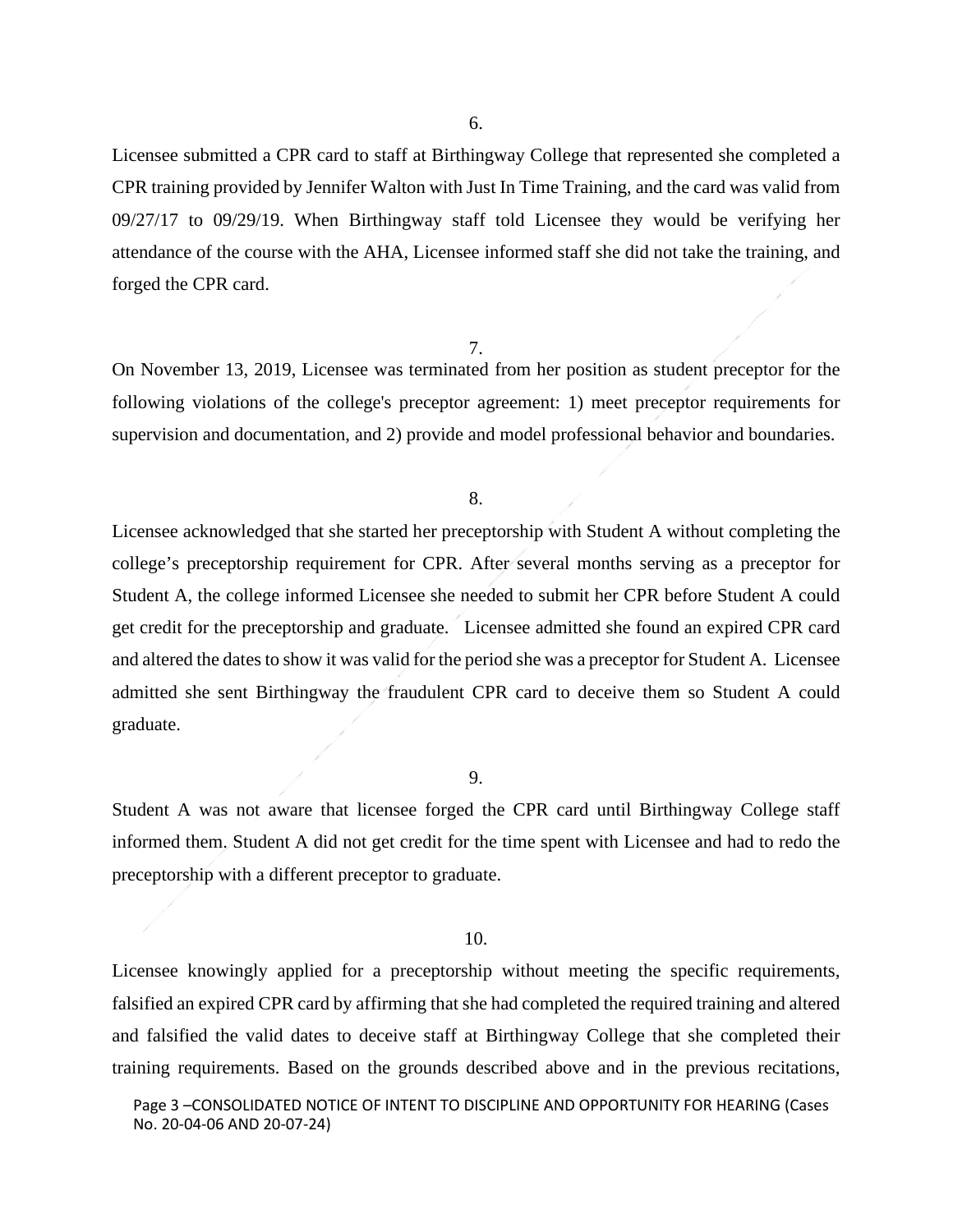Licensee is in violations of ORS 685.110(14), OAR 850-050-0190(3) as the conduct was contrary to a the American Association of Naturopathic Physicians Code of Ethics, which requires that a naturopathic physician conduct themselves honestly and not engage in false or deceptive conduct.

11.

For the violations described above; the Board proposes the following consolidated discipline:

A. Probation – 36 Months.

B. Civil Penalty - \$5,000 (2,500 per violation).

C. Six (6) Month Suspension – Natural Childbirth Certificate and License to practice naturopathic medicine.

D. Eight (8) Hours Continuing Education in addition to annual continuing education renewal requirements per 850-040-0210, to be completed within the first 12 months or probation – Six (6) Ethics and Four (4) Fraud and Abuse.

## $12. \angle$

### **NOTICE OF OPPORTUNITY FOR HEARING**

Licensee is entitled to a hearing as provided by the Administrative Procedures Act (ORS Chapter 183). If you want a hearing, you must file a written request for hearing with the Board within 21 days from the date this notice was mailed. You must submit request for hearing to either via email [Naturopathic.Medicine@obnm.Oregon.gov](mailto:Naturopathic.Medicine@obnm.Oregon.gov) or U.S. Mail to Oregon Board of Naturopathic Medicine, 800 NE Oregon Street, Suite 407, Portland, OR 97232. The request for hearing must be received by the Board within 21 days from the date of mailing of this notice and must be accompanied by a written answer to the charges contained in this Notice. If a request for hearing is not received within 21 days, the right to hearing is waived.

# 13.

If you request a hearing, you will be notified of the time and place of the hearing. Before the hearing, you will receive information on the procedures, right of representation, and other rights of parties related to the conduct of the hearing. An administrative law judge from the Office of Administrative Hearings will preside at any hearing. ORS 183.635.

Page 4 –CONSOLIDATED NOTICE OF INTENT TO DISCIPLINE AND OPPORTUNITY FOR HEARING (Cases No. 20-04-06 AND 20-07-24)